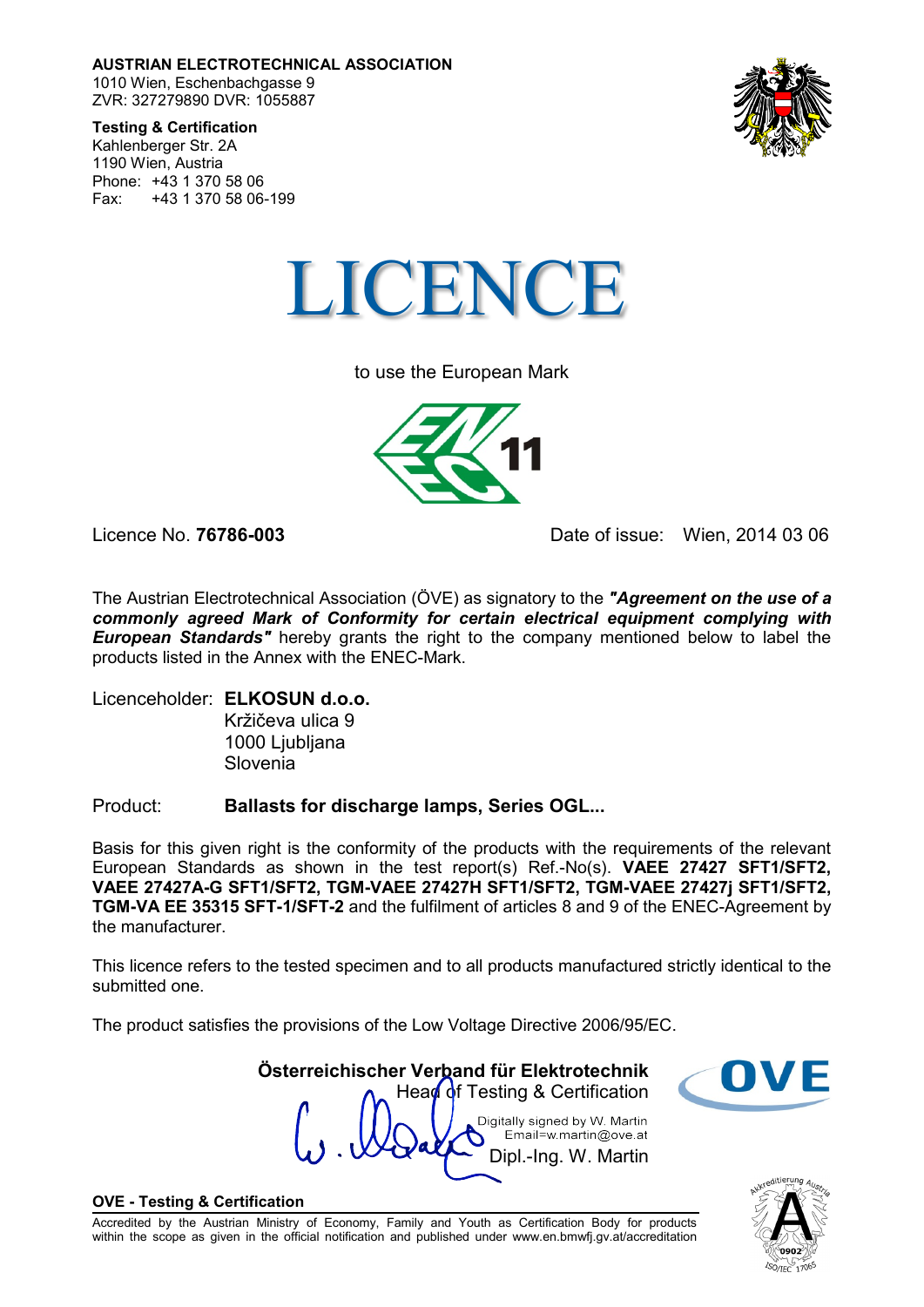

**Annex to Licence No. 76786-003** Wien, 2014 03 06 Page 1/7

| Hersteller<br>Manufacturer                              | Elkosun d.o.o.<br>Tržaška c. 23<br>2000 Maribor<br><b>Slovenia</b>                                                                                  |
|---------------------------------------------------------|-----------------------------------------------------------------------------------------------------------------------------------------------------|
| Fertigungsstätte(n)<br>Factory location(s)              | Elkosun d.o.o.<br>Tržaška c. 23<br>2000 Maribor<br><b>Slovenia</b>                                                                                  |
| Erzeugnis<br>Product                                    | <b>Ballasts for discharge lamps</b>                                                                                                                 |
| Typenbezeichnung<br>Type reference                      | Series OGL, OGLI, OGLS, OGLIS<br>See pages 5/7 - 7/7 of Annex                                                                                       |
| Warenzeichen<br><b>Trade Mark</b>                       | Elkosun, TRIDONIC, ABB,<br>ELEKTROKOVINA (ELKO), FEP                                                                                                |
| Prüfbericht<br><b>Test Report</b>                       | <b>VAEE 27427 SFT1/SFT2,</b><br>VAEE 27427A-G SFT1/SFT2,<br>TGM-VAEE 27427H SFT1/SFT2,<br>TGM-VAEE 27427j SFT1/SFT2,<br>TGM-VA EE 35315 SFT-1/SFT-2 |
| Nationale Bestimmung(en)<br><b>National Standard(s)</b> | ÖVE/ÖNORM EN 61347-1:2012-01-01<br>ÖVE/ÖNORM EN 61347-2-9:2007-05-01<br>ÖVE/ÖNORM EN 60923:2007-06-01                                               |
| Europanorm(en)<br>European Standard(s)                  | EN 61347-1:2008 + A1:2011<br>EN 61347-2-9:2001 + A1:2003 + A2:2006<br>EN 60923:2005 + A1:2006                                                       |
| Ersatz für Zertifikat<br>Superseded licence             | 7590-008 Rev. 15 dated 2009 02 06.                                                                                                                  |
| Anmerkung(en)<br>Remark(s)                              | Double/reinforced insulated ballasts with ©-marking,<br>according to Annex I of EN 61347-1.                                                         |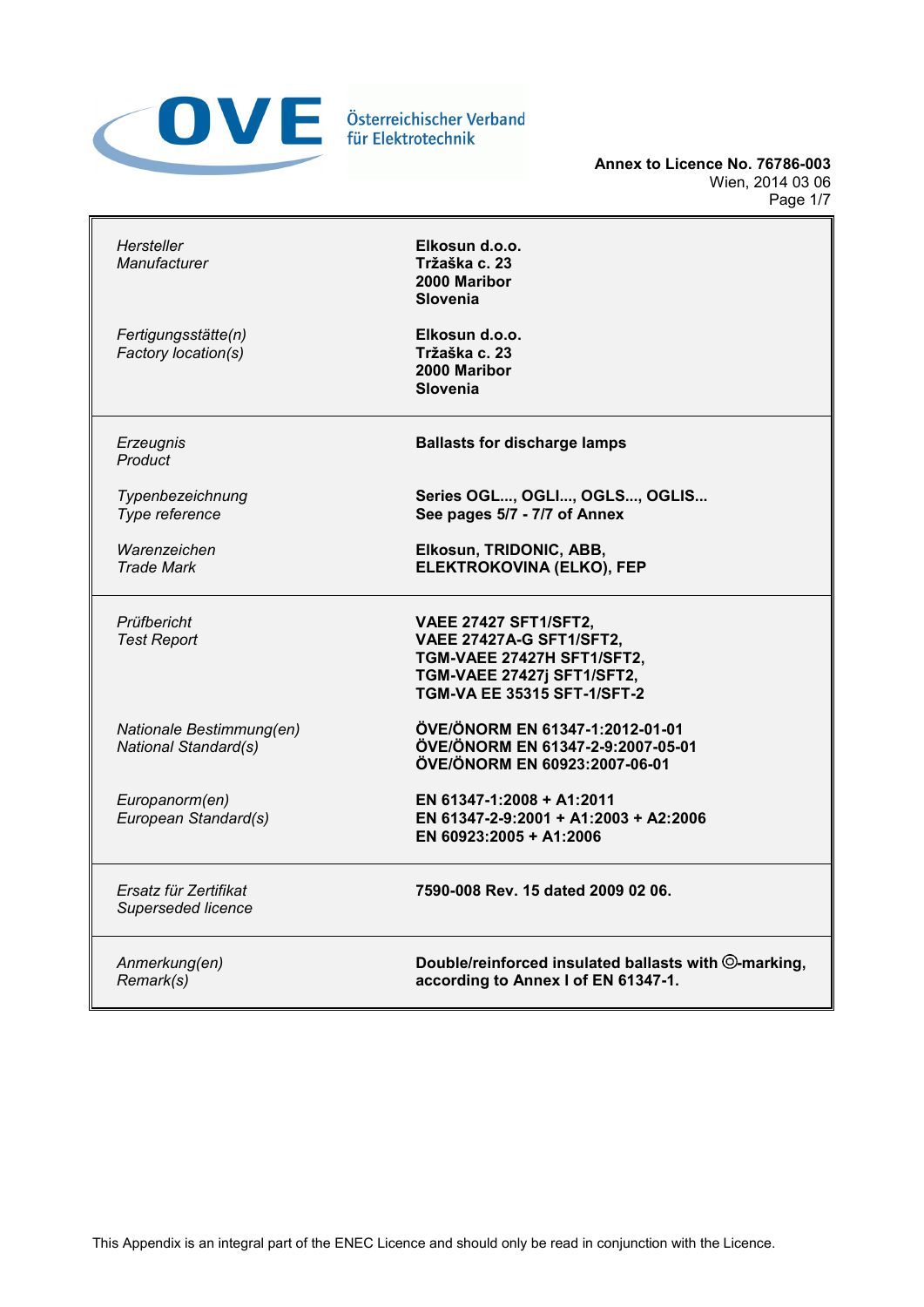

**Annex to Licence No. 76786-003** Wien, 2014 03 06 Page 2/7

| Nennspannung<br>Rated voltage                            | See pages 5/7 - 7/7 of Annex                                                                                                                                                                                                                                                                                                                                                                                                                                                                |
|----------------------------------------------------------|---------------------------------------------------------------------------------------------------------------------------------------------------------------------------------------------------------------------------------------------------------------------------------------------------------------------------------------------------------------------------------------------------------------------------------------------------------------------------------------------|
| Nennstrom<br>Rated current                               | See pages 5/7 - 7/7 of Annex                                                                                                                                                                                                                                                                                                                                                                                                                                                                |
| Lampenleistung<br>Power of lamp                          | See pages 5/7 - 7/7 of Annex                                                                                                                                                                                                                                                                                                                                                                                                                                                                |
| Lampentyp(en)<br>Lamp identification                     | High-pressure discharge lamps                                                                                                                                                                                                                                                                                                                                                                                                                                                               |
| Max. Wicklungstemperatur tw<br>Max. temp. of windings tw | $130^{\circ}$ C                                                                                                                                                                                                                                                                                                                                                                                                                                                                             |
| Temperaturerhöhung<br>Temperature rise                   | See pages 5/7 - 7/7 of Annex                                                                                                                                                                                                                                                                                                                                                                                                                                                                |
| Beschreibung des Aufbaus<br>Description of construction  | Built-in ballast with windings made of copper enamelled<br>wire alternative with tappings; iron core of dynamo<br>sheet and winding-case of PA 6.6.<br>Insulation material: Nomex or Polyester or PPS-film<br>Optionally with automatic thermal cut-out.<br>Types with double/reinforced insulation have multi layer<br>insulation. Double/reinforced insulated types are<br>thermally protected by thermal fuse (link). Please refer<br>Type Code on page 4/7 of Annex for identification. |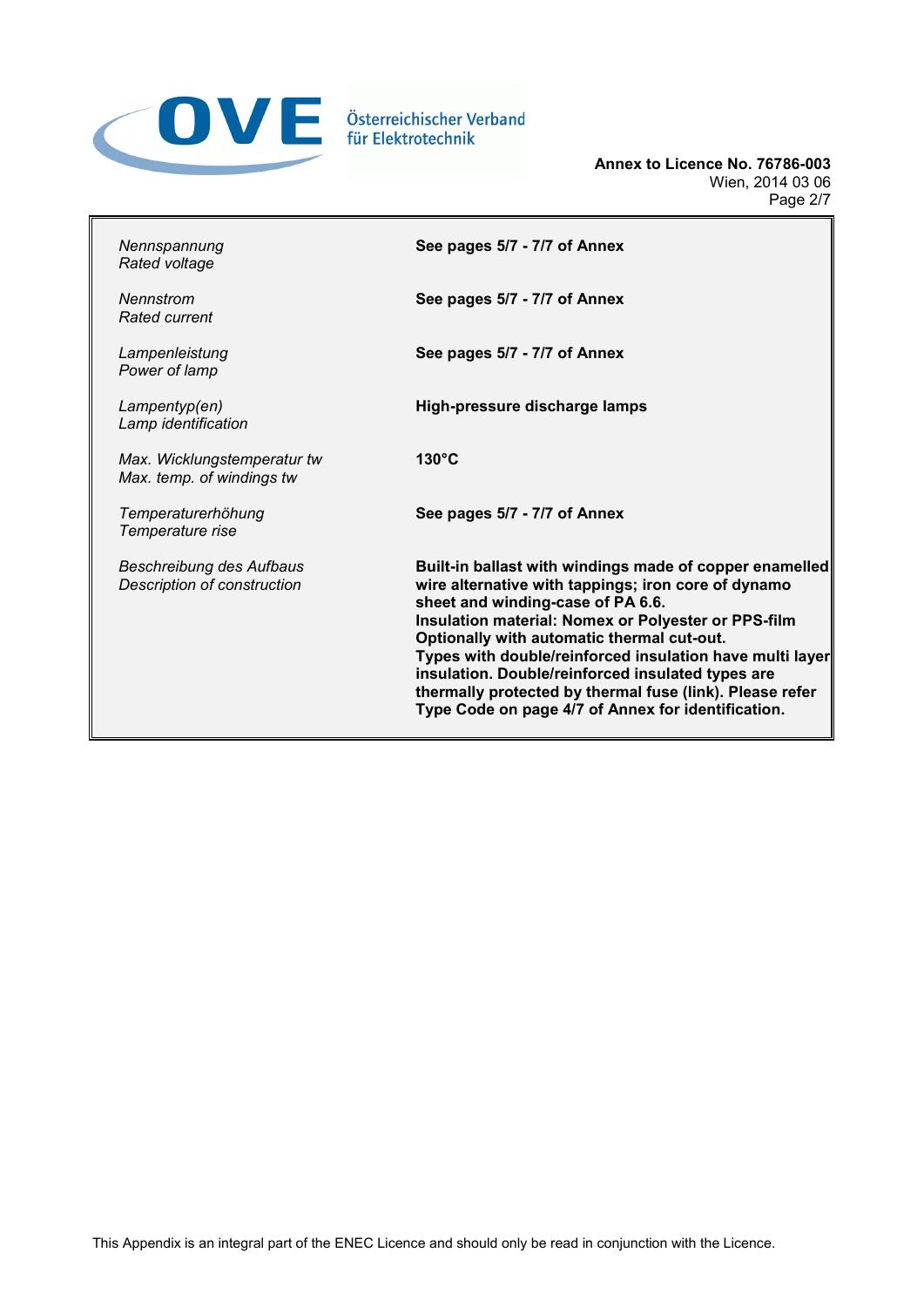

| Bauteil                    | Code | Hersteller                           | Typenbezeichnung              | Konformitätszeichen      |
|----------------------------|------|--------------------------------------|-------------------------------|--------------------------|
| Component                  | Code | Manufacturer                         | <b>Type Reference</b>         | Mark(s) of conformity    |
| Terminal                   | B    | Tridonic conn. techn.                | <b>EKL1 BEPA</b>              | <b>ÖVE</b>               |
|                            | B    | Tridonic conn. techn.                | EKL2 BEPA                     | <b>ÖVE</b>               |
|                            | B    | Tridonic conn. techn.                | <b>500 SKT II</b>             | ÖVE                      |
|                            | B    | Tridonic conn. techn.                | KSSL 1M/2 2,5 mm <sup>2</sup> | <b>VDE</b>               |
|                            | B    | Tridonic conn. techn.                | EKL 2 VSG 6 $mm2$             | <b>VDE</b>               |
|                            | B    | Tridonic conn. techn.                | <b>VSSL</b>                   | ÖVE                      |
| Thermal cut-out            | В    | <b>Thermik</b>                       | S06                           | <b>VDE</b>               |
|                            | B    | <b>Thermik</b>                       | .06                           | <b>VDE</b>               |
|                            | B    | <b>Thermik</b>                       | C <sub>8</sub>                | <b>VDE</b>               |
|                            | B    | <b>Microtherm</b>                    | T21                           | <b>VDE</b>               |
| Thermal fuse link <b>B</b> | в    | <b>Sung Woo</b><br><b>NEC SCHOTT</b> | <b>SW-1</b><br><b>SF/E</b>    | <b>VDE</b><br><b>VDE</b> |

A The component is replaceable with another one, also certified, with equivalent characteristics.<br>B The component is replaceable if authorised by the test house.

B The component is replaceable if authorised by the test house.<br>C Integrated component tested together with the appliance.

C Integrated component tested together with the appliance.<br>D Alternative component.

Alternative component.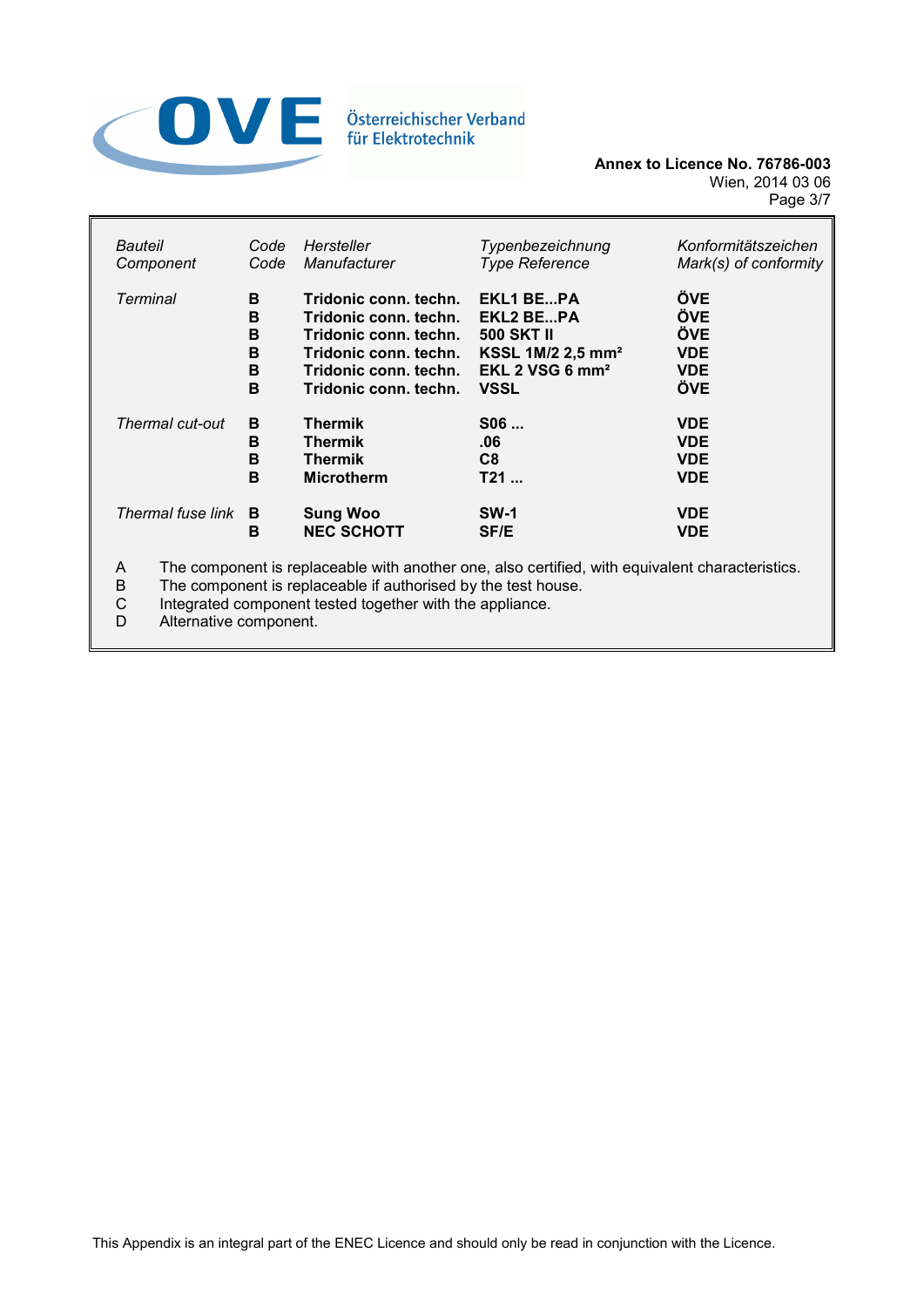

**Annex to Licence No. 76786-003** Wien, 2014 03 06 Page 4/7

## **Typecode for OG series ballasts**

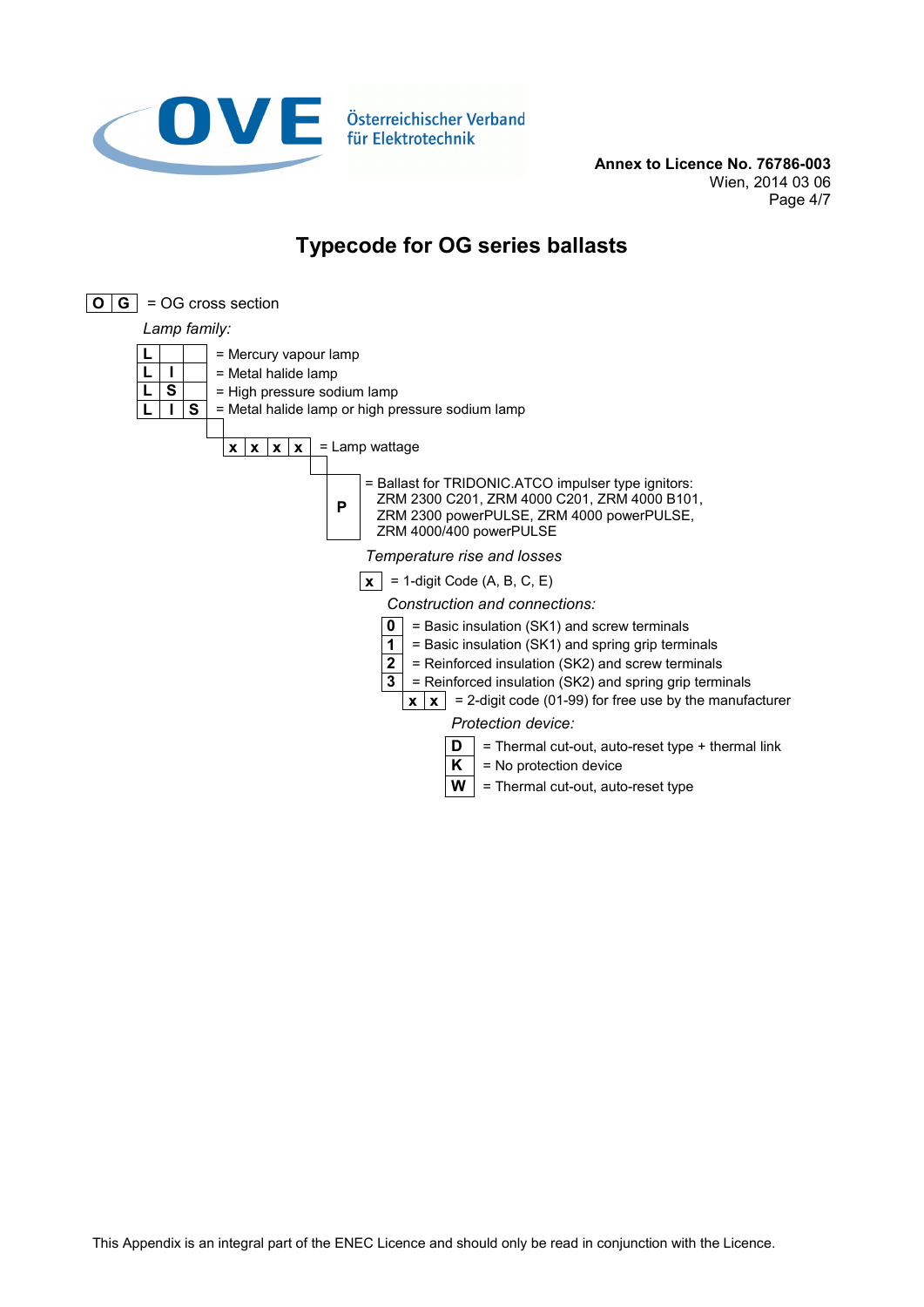

Wien, 2014 03 06

Page 5/7

|                |                                 | Trademark/Typecode                          |                       | Lamp                             | current<br>Rated | ์จ<br>voltage<br>test<br>ທ່<br>$\overline{ }$<br>impulse<br>$\overline{\textbf{c}}$<br><b>High</b><br>(acc. | 230 V                               | 240 V                    | ><br>220/230             | ><br>230/240 | ⋗<br>220/230/240         | 230/240/250 V            | $\geq$<br>220/230/240/250 | ><br>380/400/420                    |
|----------------|---------------------------------|---------------------------------------------|-----------------------|----------------------------------|------------------|-------------------------------------------------------------------------------------------------------------|-------------------------------------|--------------------------|--------------------------|--------------|--------------------------|--------------------------|---------------------------|-------------------------------------|
|                |                                 | Elkosun, TRIDONIC, ELKO, Elektrokovina, FEP | <b>ABB</b>            |                                  | [A]              |                                                                                                             |                                     |                          | $\Delta t$ (K)           |              |                          |                          |                           |                                     |
| 1              | <b>OGL 250 C</b>                | <b>OGL 250W 30</b>                          | D 250/23 KS-70-B8     | <b>250W HM</b><br><b>250W HI</b> | 2,13<br>2,15     | $\overline{a}$                                                                                              | 65                                  | 65                       | $\overline{\phantom{a}}$ | 65           | 65                       | 65                       | $\overline{\phantom{a}}$  | $\overline{a}$                      |
| $\overline{2}$ | <b>OGL 400 C</b>                | <b>OGL 400W 40</b>                          | D 400/23 KS-70-B8     | <b>400W HM</b>                   | 3,25             | $\overline{\phantom{a}}$                                                                                    | 70                                  | 75                       | $\overline{\phantom{a}}$ | 75           | 75                       | 75                       | $\overline{\phantom{a}}$  | $\overline{\phantom{a}}$            |
| 3              | <b>OGL 700 C</b>                | <b>OGL 700W 80</b>                          | D 700/23 KS-B8        | 700W HM                          | 5,4              | $\hspace{0.05cm}$ – $\hspace{0.05cm}$                                                                       | 60                                  | 60                       | $\overline{\phantom{a}}$ | 60           | 60                       | 60                       | $\overline{\phantom{a}}$  | $\overline{\phantom{a}}$            |
| 4              | OGL 1000 C                      | <b>OGL 1000W 120</b>                        | D 1000/23 KS-B8       | 1000W HM                         | 7,5              | $--$                                                                                                        | 70                                  | 70                       | $\overline{\phantom{a}}$ | 70           | 70                       | 70                       | $\overline{\phantom{a}}$  | $\overline{\phantom{a}}$            |
| 5              | OGL 700/400 C                   | OGL 700/400W 80                             | --                    | 700W HM<br><b>400W HM</b>        | 5,4<br>3,25      |                                                                                                             | 70<br>40                            | 70<br>40                 |                          | 70<br>40     |                          | $\overline{\phantom{a}}$ | $-\!$                     | $-\!$                               |
| 6              | <b>OGLI 400 C</b>               | <b>OGLI 400W 50</b>                         | DJ 400/24 KS-K-TP     | 400W HI<br><b>400W HM</b>        | 3,5<br>3,25      | 5 kV                                                                                                        | 65<br>55                            | 65<br>55                 |                          | 65<br>55     | 65<br>55                 | 65<br>55                 | $-$                       | $\overline{\phantom{a}}$            |
| $\overline{7}$ | <b>OGLI 400 PC</b>              | --                                          | --                    | 400W HI                          | 3,5              | $--$                                                                                                        | $\hspace{0.05cm}$ $\hspace{0.05cm}$ | $\overline{a}$           | $\overline{\phantom{a}}$ | 60           |                          | $\overline{a}$           | $\overline{\phantom{a}}$  | $\hspace{0.05cm}$ $\hspace{0.05cm}$ |
| 8              | OGLI 2000/10,3 C                | <b>OGLI 2000W 210</b>                       | --                    | 2000W HI                         | 10,3             | --                                                                                                          |                                     | $\overline{\phantom{a}}$ | $\overline{\phantom{a}}$ |              |                          | $\overline{\phantom{a}}$ | $\overline{\phantom{a}}$  | na                                  |
| 9              | <b>OGLIS 150 C</b>              | <b>OGLIS 150W 30</b>                        | --                    | 150W HI<br><b>150W HS</b>        | 1,8<br>1,8       | 5 kV                                                                                                        | 60<br>60                            | 60<br>60                 |                          | 60<br>60     | 60<br>60                 | 60<br>60                 | 60<br>60                  |                                     |
| 10             | <b>OGLIS 250 C</b> <sup>1</sup> | <b>OGLIS 250W 40</b>                        | SOH/DJ 250/24 KS-K-TP | 250W HI<br><b>250W HS</b>        | 3,0<br>3,0       | 5 kV                                                                                                        | 70<br>70                            | 70<br>70                 |                          | 70<br>70     | 70<br>70                 | 70<br>70                 | 70<br>70                  |                                     |
| 11             | <b>OGLIS 250 PC</b>             | --                                          | --                    | <b>250W HI</b><br><b>250W HS</b> | 3,0<br>3,0       | $\hspace{0.05cm}$ – $\hspace{0.05cm}$                                                                       | 80                                  | 80                       | $\overline{\phantom{a}}$ | 80           | $\overline{\phantom{a}}$ | $\hspace{0.05cm} \ldots$ | $-\!$                     | $\hspace{0.05cm} \textbf{--}$       |
| 12             | <b>OGLIS 250 E</b>              | --                                          |                       | <b>250W HI</b><br><b>250W HS</b> | 3,0<br>3,0       |                                                                                                             | 50<br>50                            | 50<br>50                 |                          | 50<br>50     | 50<br>50                 |                          | $\overline{\phantom{a}}$  | $\overline{\phantom{a}}$            |

This Appendix is an integral part of the ENEC Licence and should only be read in conjunction with the Licence.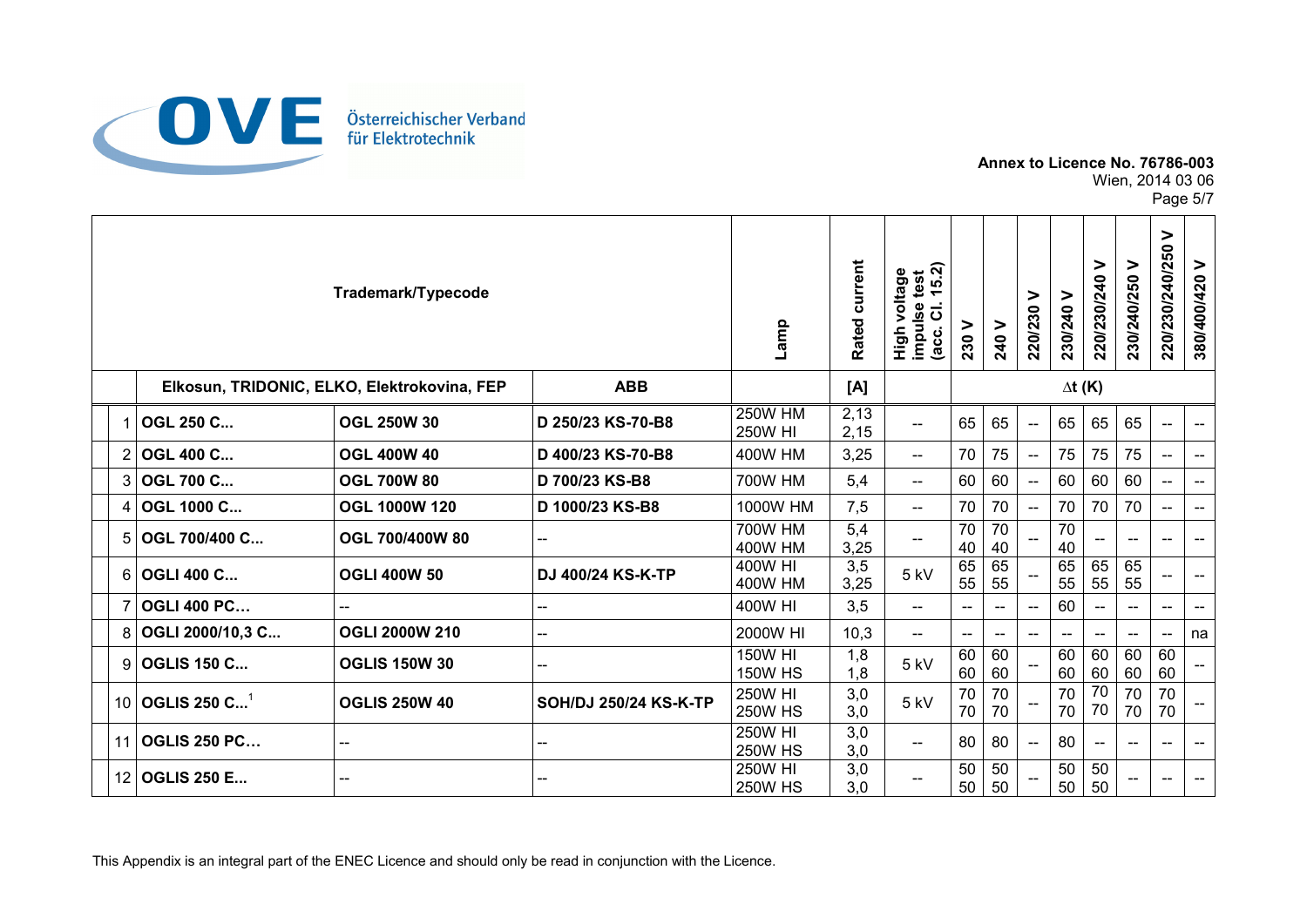

Wien, 2014 03 06

Page 6/7

|    |                         | Trademark/Typecode                          |                        | Lamp                                 | current<br>Rated        | ์จ<br>voltage<br>test<br>$\frac{1}{5}$<br>impulse 1<br>(acc. Cl.<br>$\frac{5}{10}$ | 230 V                 | 240 V                       | ⋗<br>220/230                         | ><br>230/240          | ⋗<br>220/230/240         | ⋗<br>230/240/250                    | ><br>220/230/240/250     | ><br>380/400/420                               |
|----|-------------------------|---------------------------------------------|------------------------|--------------------------------------|-------------------------|------------------------------------------------------------------------------------|-----------------------|-----------------------------|--------------------------------------|-----------------------|--------------------------|-------------------------------------|--------------------------|------------------------------------------------|
|    |                         | Elkosun, TRIDONIC, ELKO, Elektrokovina, FEP | <b>ABB</b>             |                                      | [A]                     |                                                                                    |                       |                             |                                      | $\Delta t$ (K)        |                          |                                     |                          |                                                |
|    | 13 OGLIS 400 C          | <b>OGLIS 400W 80</b>                        |                        | 400W HI<br>400W HI<br><b>400W HS</b> | 3,5<br>$4,0-4,6$<br>4,6 | 5 <sub>kV</sub>                                                                    | 40<br>65<br>65        | 40<br>65<br>65              | 40<br>$\overline{\phantom{a}}$<br>65 | 40<br>65<br>65        |                          | $\overline{\phantom{a}}$            | $\overline{\phantom{a}}$ | $\hspace{0.05cm}$ – $\hspace{0.05cm}$          |
|    | 14 OGLIS 1000 A         | <b>OGLIS 1000W 140</b>                      | SOH/DJ 1000/23 KS-K-TP | 1000W HI<br>1000W HI<br>1000W HS     | 8,2<br>9,5<br>10,3      | $\overline{\phantom{a}}$                                                           | 50<br>65<br>70        | $\overline{50}$<br>65<br>70 | $\overline{\phantom{a}}$             | 50<br>65<br>70        | 50<br>65<br>70           | 50<br>65<br>70                      | --                       | $\overline{\phantom{a}}$                       |
| 15 | OGLS 400 $C^1$          | <b>OGLS 400W 60</b>                         | SOH/DJ 400/23 KS-K-TP  | 400W HI<br><b>400W HS</b>            | $3,8-4,4$<br>$4,4-4,6$  | 5 kV                                                                               | $\overline{75}$<br>75 | $\overline{75}$<br>75       |                                      | 75<br>75              | 75<br>75                 | 80<br>80                            | $\overline{\phantom{a}}$ | $\overline{\phantom{a}}$                       |
| 16 | <b>OGLS 400 E</b>       |                                             |                        | 400W HI<br><b>400W HS</b>            | $3,8-4,4$<br>$4,4-4,6$  |                                                                                    | 55<br>55              | 55<br>55                    |                                      | 55<br>55              |                          | 55<br>55                            |                          | $\overline{\phantom{a}}$                       |
| 17 | <b>OGLS 600 C</b>       | <b>OGLS 600W 100</b>                        | SOH 600/23 KS-K        | 600W HS<br>600W HS                   | 5,8<br>6,2              |                                                                                    | 55<br>65              | $\overline{55}$<br>65       |                                      | $\overline{55}$<br>65 | 55<br>65                 | 60<br>70                            | $\overline{\phantom{a}}$ | $\overline{\phantom{a}}$                       |
| 18 | OGLS 250/150 C          | OGLS 250/150W 60                            |                        | <b>250W HS</b><br><b>150W HS</b>     | 3,0<br>1,8              | 5 kV                                                                               | 70<br>35              | 70<br>35                    |                                      | 70<br>35              |                          | $- -$                               | $\overline{\phantom{a}}$ | $\overline{\phantom{a}}$                       |
| 19 | OGLS 400/250 C          | <b>OGLS 400/250W 80</b>                     | --                     | <b>400W HS</b><br><b>250W HS</b>     | $4,4-4,6$<br>3,0        | 5 <sub>kV</sub>                                                                    | 60<br>40              | 65<br>45                    |                                      | 65<br>45              |                          | $\hspace{0.05cm}$ $\hspace{0.05cm}$ | $\overline{\phantom{a}}$ | $\overline{\phantom{a}}$                       |
| 20 | <b>OGLS 400 PC</b>      | --                                          | --                     | 400W HI<br><b>400W HS</b>            | $3,8-4,4$<br>4,4-4,6    | $\overline{\phantom{a}}$                                                           | 75                    | $\overline{\phantom{a}}$    | $\overline{\phantom{a}}$             | 75                    | $\hspace{0.05cm}$        | $- -$                               | $\overline{\phantom{a}}$ | $\hspace{0.05cm}$                              |
| 21 | <b>OGLSU 250W St50%</b> | ш,                                          | --                     | <b>250W HS</b>                       | 3,0                     | $5$ kV                                                                             | 65                    | 65                          | $\overline{\phantom{a}}$             | 65                    | $- -$                    | $\overline{\phantom{a}}$            | $- -$                    | $\overline{\phantom{a}}$                       |
| 22 | <b>OGLSU 400W St50%</b> |                                             |                        | 400W HS                              | 4,6                     | 5 kV                                                                               | 65                    | 65                          | $\overline{\phantom{a}}$             | 65                    | $\overline{\phantom{a}}$ | --                                  | $\overline{\phantom{a}}$ | $\hspace{0.1mm}-\hspace{0.1mm}-\hspace{0.1mm}$ |